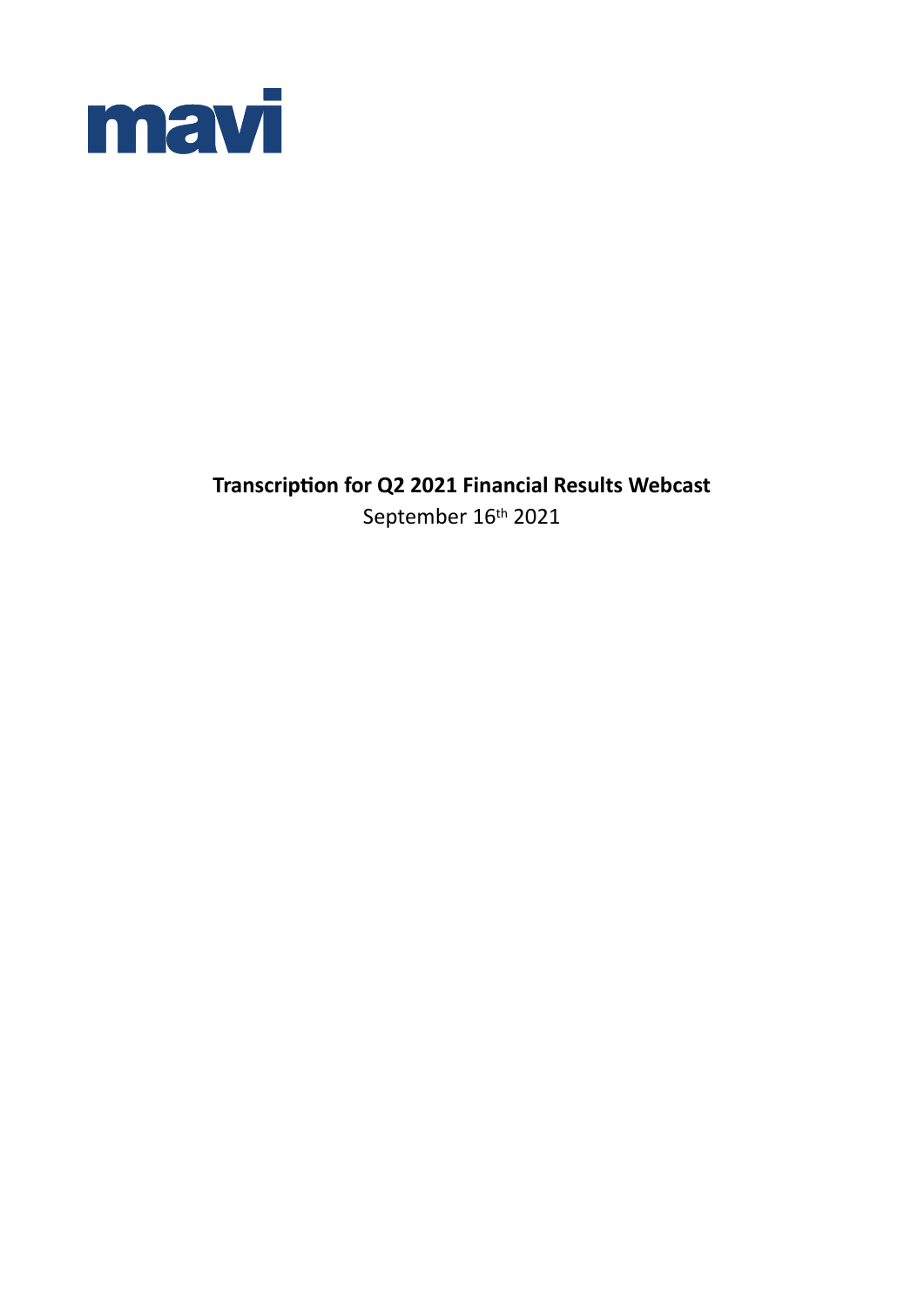

In addition to the comeback of the retail business, online sales growth remains strong globally driven both by mavi.com business and marketplace performance. Online share in total revenue in Turkey surpassed 12% in the second quarter alongside a strong retail performance.

As always, our main pillars for continued success are dynamic supply chain management, efficient product planning and inventory management. Opex to sales ratios normalized this quarter with robust expense management and increasing revenue. Targeted investment on our brand, products and customers is receiving great response. Our best-in-class marketing communication is an indispensable enabler for our fast recovery and successful results.

**Moving on to slide 3 with our key highlights for the quarter. In order to mark the performance against pre-covid levels, throughout the presentation we include performance comparisons against same period 2019.** Our consolidated sales in the first half of 2021 realized at 1 billion 837 million liras growing 99% versus first half of last year and 37% versus H1 2019. Turkey retail sales grew 98% and Turkey online grew 128% year on year. Our EBITDA grew over 300% and realized 404 million TRY, resulting in an EBITDA margin of 22.0% in H1 2021. We delivered our highest ever quarterly earnings in the second quarter of 2021 and as a result our net income for the first half amounted to 138 mn liras. Strong sales performance led to high operational cash generation which in turn resulted with a balance sheet net cash position of 174 mn liras, hitting one of our near-term management targets. With the addition of seven monobrand international franchise stores, the total number of monobrand stores globally, including franchisees, reached 448.

**Lets move to slide 4 to review our channel performance.** Total revenue grew 100% in the second quarter compared to last year and 56% compared to 2019. All sales channels have exceeded their pre-pandemic levels as of the first half of 2021. As stated earlier, alongside the brick and mortal retail business rebounding, our e-commerce channels continued to perform very strong throughout the quarter. Growing 75% in Q2 and 110% in the first half, global e-commerce sales share in total revenue increased to 14%.

In the second quarter, Turkey still experienced partial lockdowns until first of June which resulted in 31% decline in total trading hours. On the other hand, as of June 1st, we witnessed consumers shopping behavior adapting to the new normal with very strong traffic and high demand to Mavi products. We continue to benefit from the preference towards casual wear. We are relentlessly making sure to provide the consumers with reasons to shop at Mavi and remain their brand of choice. As a result, our sales in Turkey grew 94% compared to last year and 35% compared to 2019. Our e-commerce business in Turkey, which constitutes of mavi.com and marketplace sales, grew 128% in the first half of 2021, on top of a strong base.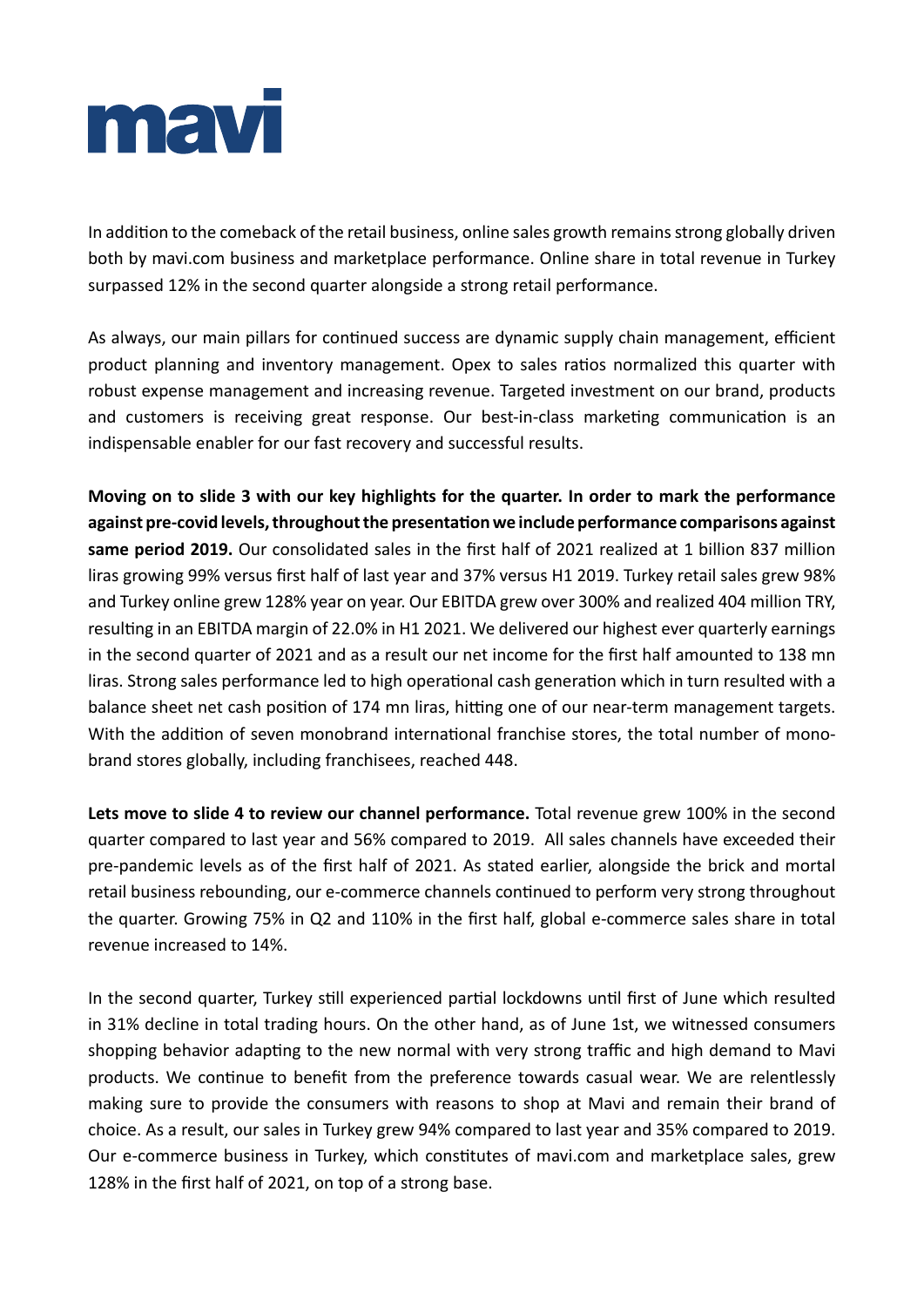

International operations, being more digital, and having normalized earlier in the year continue its strong performance. In the first half of the year international sales grew 120% compared to 2020 and 47% compared to 2019 in TL terms. In constant currency, total international sales grew 76% year on year. Total international e-commerce revenue grew 72% versus last year.

Total revenue as of H1 2021 consists of 59% retail, 27% wholesale and 14% e-commerce. 80% of consolidated revenue is from Turkey.

**On slide 5, we start to focus on Turkey retail business.** We opened 5 new stores, closed 3 stores, and expanded 4 stores in the first half of 2021 in Turkey. As of July - end, we have 322 own-operated stores totaling 161 thousand sqms of selling space in Turkey with an average store size of 499 sqms.

**With Slide 6, we aim to demonstrate a short quarterly overview of the impacts of the pandemic on Turkey retail business.** The bar chart shows the monthly and the table shows the quarterly sales performance of Turkey retail business, all compared to the same period of 2019. Note that all comparisons are against 2019 to provide a comparison with pre pandemic business KPIs. As you can see from the top row of the table, we have been continuously operating with lower trading hours since the beginning of 2020. Notice that, until this second quarter, even when the stores were open, the traffic in our stores was also lower than pre-covid 2019 levels. Thankfully, as a showcase of our strong brand equity, our customers dedication to Mavi and the resilience of our business in Turkey the corresponding revenue decline in each quarter was much more limited vs the traffic decline.

As of the reporting quarter, we see the impacts of the pandemic on customer traffic diminishing. Store traffic in Q2 2021 is already above pre-covid 2019 levels, reflecting positively on retail sales performance, which is 42% higher than 2019.

**On slide 7, lets elaborate on the same stores' performance in Q2 2021.** I want to start with my usual reminder here. We define a store to be in the like for like set if it has been open and operational without any disruptions in the last 12 months. Therefore, by definition, we still do not have a proper LFL store set.

We provide you with a meaningful metric for the retail store performance in Turkey by considering only the trading days of the period. In Q2 2021, both this year and last year, most of our stores operated in full capacity in most of the quarter. Hence we have a better same store sales comparison. On the open days of Q2, same stores sales have grown 84.9% with number of transactions increasing 61.6% and basket size growing 14.4%. Traffic increasing 82% versus 2020 and surpassing pre-covid 2019 level by 3%. Conversion rate and unit per transaction are normalizing but still are above pre pandemic levels. Basket size is 32% larger than second quarter 2019.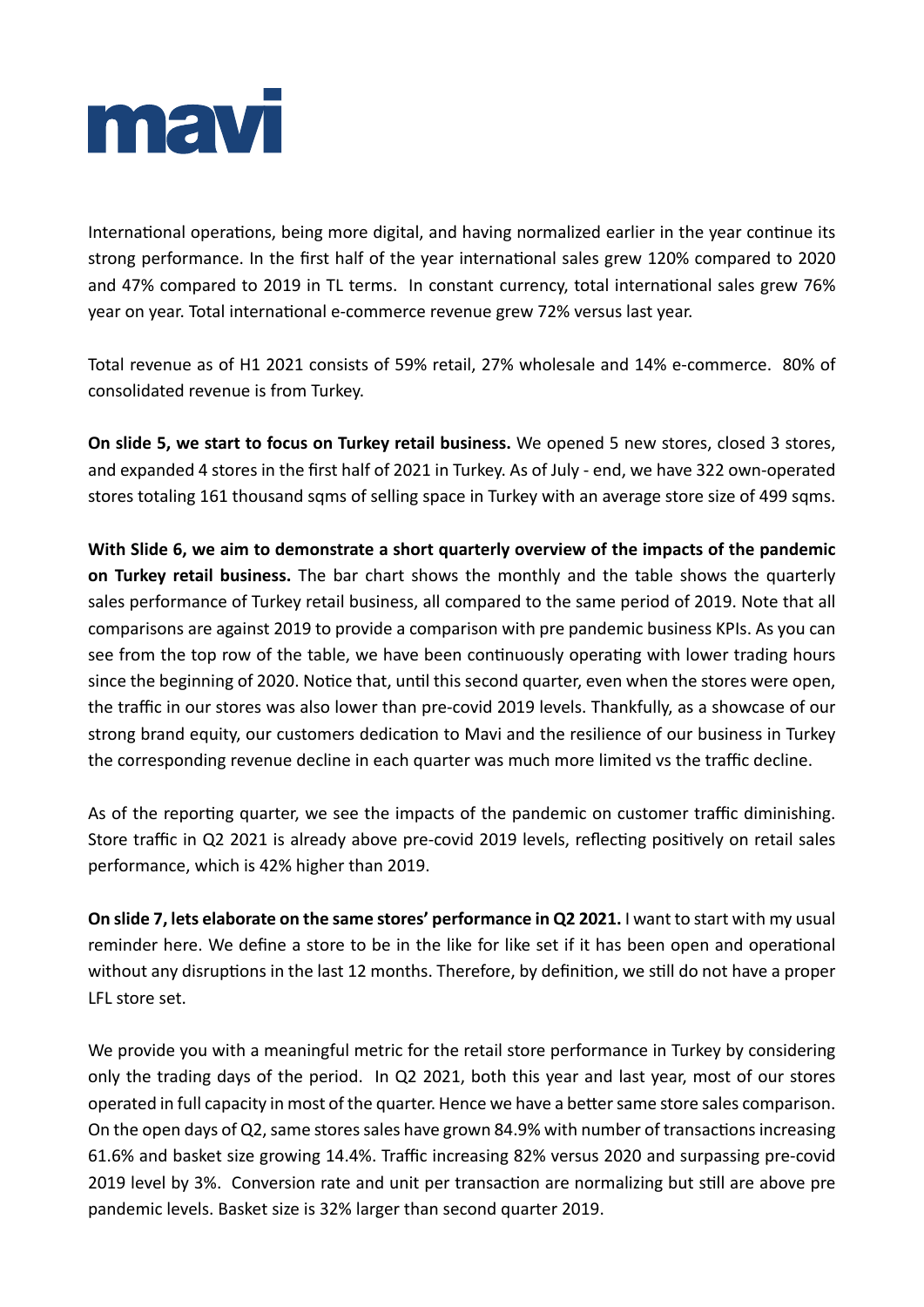

**Moving on to slide 8 to review category-based developments in Turkey retail.** We are happy to report that almost all our product categories have exceeded pre-covid 2019 sales levels as of the first half of the year, which correspond to our spring summer 2021 – SS21- season.

Our denim category, which now constitute 44% of total retail sales in Turkey, grew 96% in H1 2021. Along with knits/jerseys and non-denim bottoms, denim was, as always, among the winning categories in SS21. Our passion for creating the best jeans in terms of quality, fashion and innovation is as high as ever.

Being the most preferred brand in casual wear further increased the consumers' interest in Mavi at a time when shopping behaviors changed toward more casual styles. We enriched our product range to respond to this demand expanding our t-shirt, sweatshirt and jersey offerings which continue to result in robust sales performance in knits category. In SS21, our knits business grew 108% year on year and is now 27% of our retail sales in Turkey. Capitalizing on the same trend we now have another significant category which is non-denim bottoms, that grew 184% in SS21 amounting to 7% of our total Turkey retail revenue. We believe that this trend is here to stay, and we will continue to invest and win in these categories. Including the rich swimwear collection this season, accessories grew 94%. Our shirts category grew 72%, and jackets, seasonally being a fall-winter product grew 22% in the first half of 2021.

**On slide 9, lets review our online sales performance.** On this slide we review the total online sales of Mavi including the sales to the third-party digital platforms to which we wholesale, in addition to our direct-to-consumer online sales made up of mavi.com and marketplace sales that are reported under e-commerce channel. Including the wholesale e-com, our total online sales grew 97% globally and reached 315 mn TL, constituting 17.2% of total revenue in H1 2021. Online sales in Turkey grew 128% driven by 79% growth of mavi.com and 179% growth of marketplace operations and now constitutes 12.8% of total sales in Turkey. International online business is also on a growth trajectory especially driven by mavi.com which grew 82% in H1 2021. 35.1% of total international sales are through online channels.

We continuously invest in digital systems, logistic operations and on our CRM platforms. Mavi is achieving its fair share in this changing and growing online environment. We believe that the customers acquired during this pandemic period are here to stay and that this strong sales momentum will not reverse. The ongoing shift towards e-commerce is only good news for Mavi given that our online business is an increasingly positive margin contributor with a full-price strategy across all categories.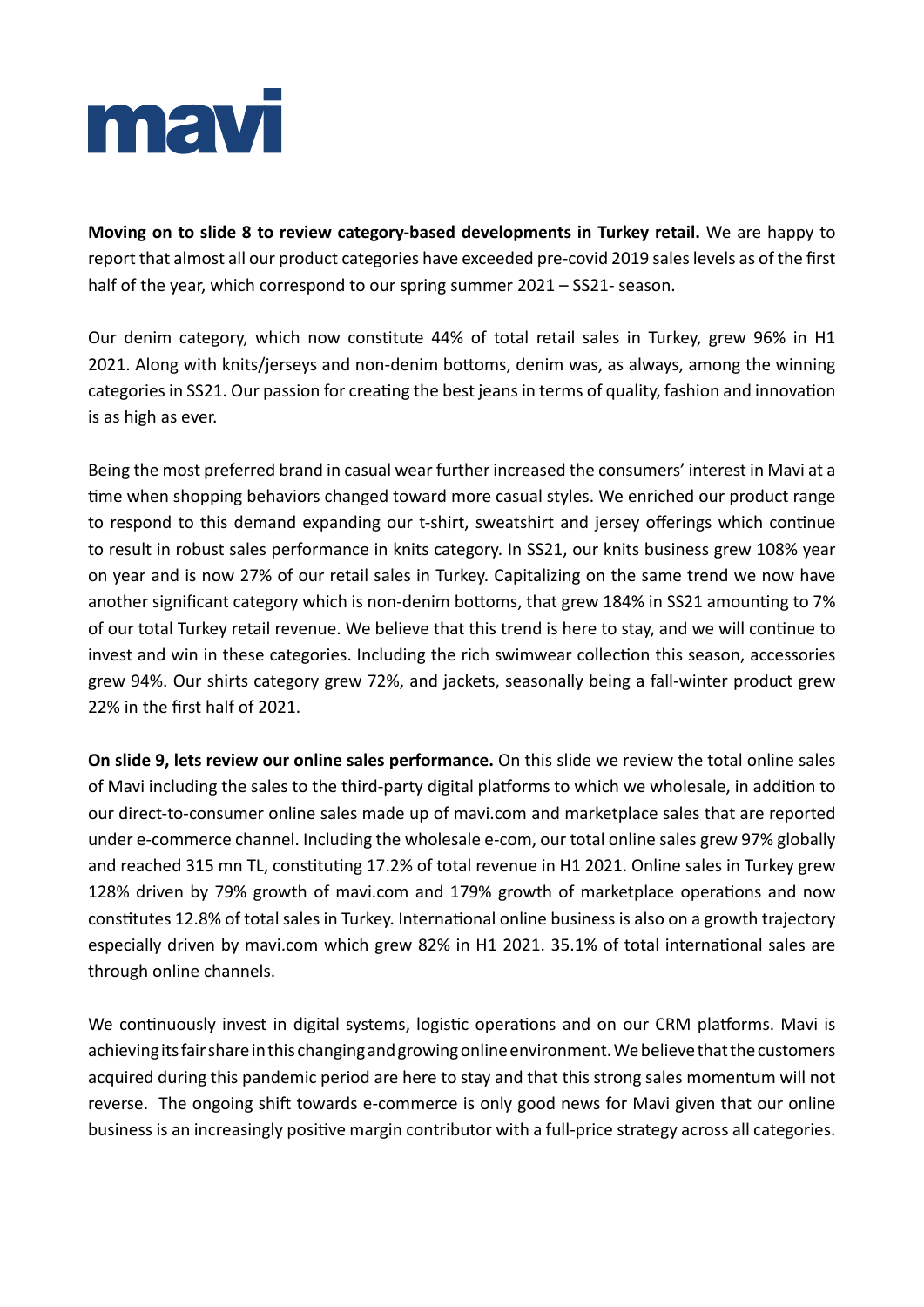

**Let's move on to review our margin performance on the next two slides.** On slide 10, gross margin is one of the most important metrics we track closely and aim to manage as effectively as possible, especially in uncertain times as the one we are going through. Our teams have been working rigorously to plan for the right product, right price, right calendar and managing in-season inventory with a very flexible and dynamic manner to ensure optimum sell-throughs. I am proud to report the results of this hard work. Increased sales at full price and reduced mark-down spending led to 52.6% gross margin in the second quarter showcasing the strong demand for Mavi SS21 collection. Realizing at 51.3%, in the first half of the year, gross margin improved 200 basis points vs last year and 240 basis points vs same period of 2019 normalized with current interest rates and one-offs.

**On slide 11,** as a direct result of surging revenue while costs being under control, our EBITDA margin improved significantly and surpassed pre-covid 2019 levels in the second quarter. Including IFRS16, total EBITDA for the first half of the year amounted to 404 mn TL, four times that of same period last year, delivering 22.0% EBITDA margin. Consequently, we have delivered a record high net profit of 102 mn TL in the second quarter, amounting to 138 mn TL in the first half of the year. Significantly higher than pre-pandemic levels, the net income margin realized at 9.4% in Q2 and 7.5% in H1 2021.

**On slide 12, we look into our operational cash flow and working capital performance.** A very successful collaboration across category, product, sourcing, logistics, marketing and of course, sales, teams helped to achieve very high sell-through rates this Spring Summer 21 season. This yields healthy inventory levels that mainly consist of fresh products. As of end of July 2021, the inventory level in number of pieces is 5% lower than same period last year. Consequently, our working capital as a percentage of revenue decreased to 4.3%, far better than both same period last year and the end of 2020. All of the achievements I shared with you today led to 356 mn TL of operational cash flow generation in the second quarter. Our cash conversion in H1 2021 is 112%.

**Let's now move on to the next slide.** We have spent 61 mn TL in capital expenditure in the first half of 2021 resulting in a Capex to sales ratio of 3.3%. In addition to store openings and expansions, we have been spending predominantly on IT projects and digital investments.

We had a 37 mn TL net debt position at the end of January 2021. Given the high operational cash generation in the quarter, we are proud of reporting a net cash balance sheet position of 174 mn TL at the end of July 2021, excluding the IFRS16 adjustments. Our blended cost of debt as of end-July is 13.2%, slightly elevated from 2020 year-end levels. 16% of our total consolidated debt belongs to our subsidiaries, all borrowing in their respective local currencies. As of the end of July, we have almost zero debt in foreign currency. Keeping no fx risk remains our management priority.